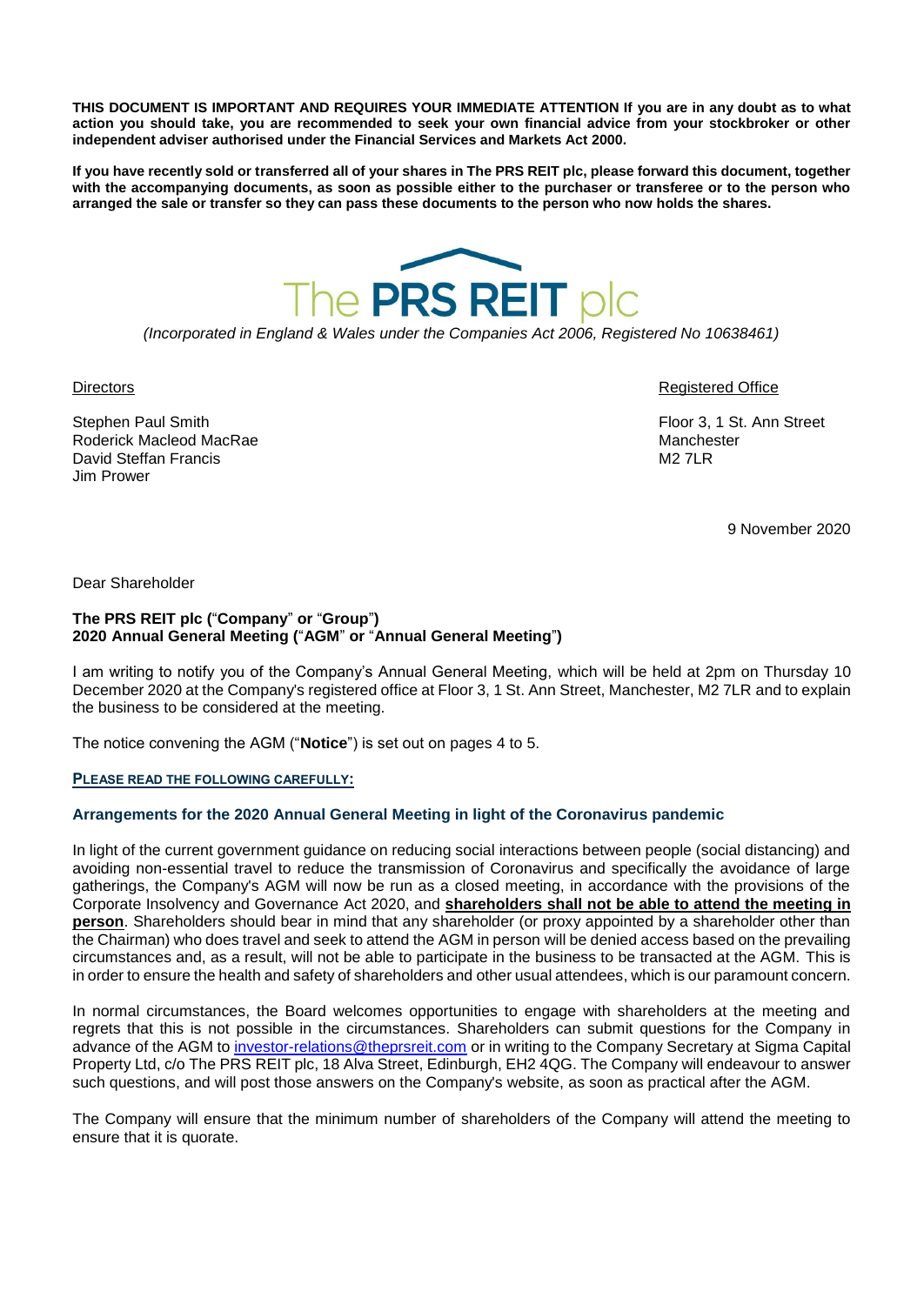As such, the Board encourages all shareholders to:

- submit their proxy appointment electronically using our Registrars' share portal service at **www.signalshares.com**. You will need to log into your Signal Shares account, or register if you have not previously done so. To register you will need your Investor Code, this is detailed on your share certificate or available from our Registrar, Link Group, 34 Beckenham Road, Beckenham, Kent, BR3 4TU; or
- complete, sign and return the Form of Proxy, which is available from the Reports and Circulars section of the Company's website at [http://theprsreit.com/page/reports-circulars,](http://theprsreit.com/page/reports-circulars)

to ensure that their vote still counts despite not being able to attend the meeting in person.

Shareholders are also encouraged to appoint the "Chairman of the meeting" as their proxy to vote on their behalf at the meeting. Proxy instructions should be submitted as soon as possible and must be received by Link Group by **2pm on Tuesday 8 December 2020**.

All updates on the status of the AGM and any changes to the proceedings of the meeting will be published on [www.theprsreit.com](http://www.theprsreit.com/) and announced to the stock market.

# **EXPLANATION OF RESOLUTIONS**

An explanation of each of the resolutions to be considered at the meeting is set out below.

### **Resolution 1: Receipt and adoption of Reports and Financial Statements (Ordinary Resolution)**

This resolution relates to the receipt and adoption by the Annual General Meeting of the Directors' and Auditor's reports and the financial statements of the Group for the period ended 30 June 2020, which are available to download at the Company's website at [www.theprsreit.com.](http://www.theprsreit.com/)

### **Resolution 2: Directors' Remuneration Report (Ordinary Resolution)**

This resolution deals with the remuneration of the Directors and seeks approval for the remuneration paid to the Directors during the period under review. The Company is required to ask Shareholders to approve the Directors' remuneration report ("**Remuneration Report**"). This is set out on pages 82 to 84 of the Annual Report.

# **Resolution 3: Directors' Remuneration Policy (Ordinary Resolution)**

This resolution deals with the Company's policy for making remuneration payments and payments for loss of office to Directors of the Company. The Company is required to ask Shareholders to approve the remuneration policy. This is set out on pages 80 and 81 of the Annual Report.

#### **Resolutions 4, 5, 6 and 7: Re-appointment of Directors (Ordinary Resolution)**

In accordance with the UK Corporate Governance Code all directors should be subject to annual re-election. This resolution proposes the re-election of Stephen Smith, Steffan Francis, Roderick MacRae and Jim Prower as nonexecutive directors of the Company.

The Directors' biographies are on page 58 of the Annual Report.

#### **Resolution 8: Re-appointment of the auditor (Ordinary Resolution)**

The resolution is proposed to re-appoint RSM UK Audit LLP as auditor until the next annual general meeting at which financial statements are laid before the Company.

#### **Resolution 9: Remuneration of the auditor (Ordinary Resolution)**

This resolution is proposed to authorise the Audit Committee to fix the remuneration of the auditor, RSM UK Audit LLP.

#### **Resolution 10: General Authority to Allot Shares (Ordinary Resolution)**

This resolution deals with the Directors' authority to allot shares or grant rights to subscribe for or to convert any security into shares up to a maximum nominal amount of £1,650,924, which represents approximately 33.33 per cent of the Company's issued ordinary shares (excluding treasury shares) as at 9 November 2020. The authority granted by this resolution will expire on the conclusion of the next annual general meeting of the Company or, if earlier, the date that is eighteen months from the date of passing this resolution.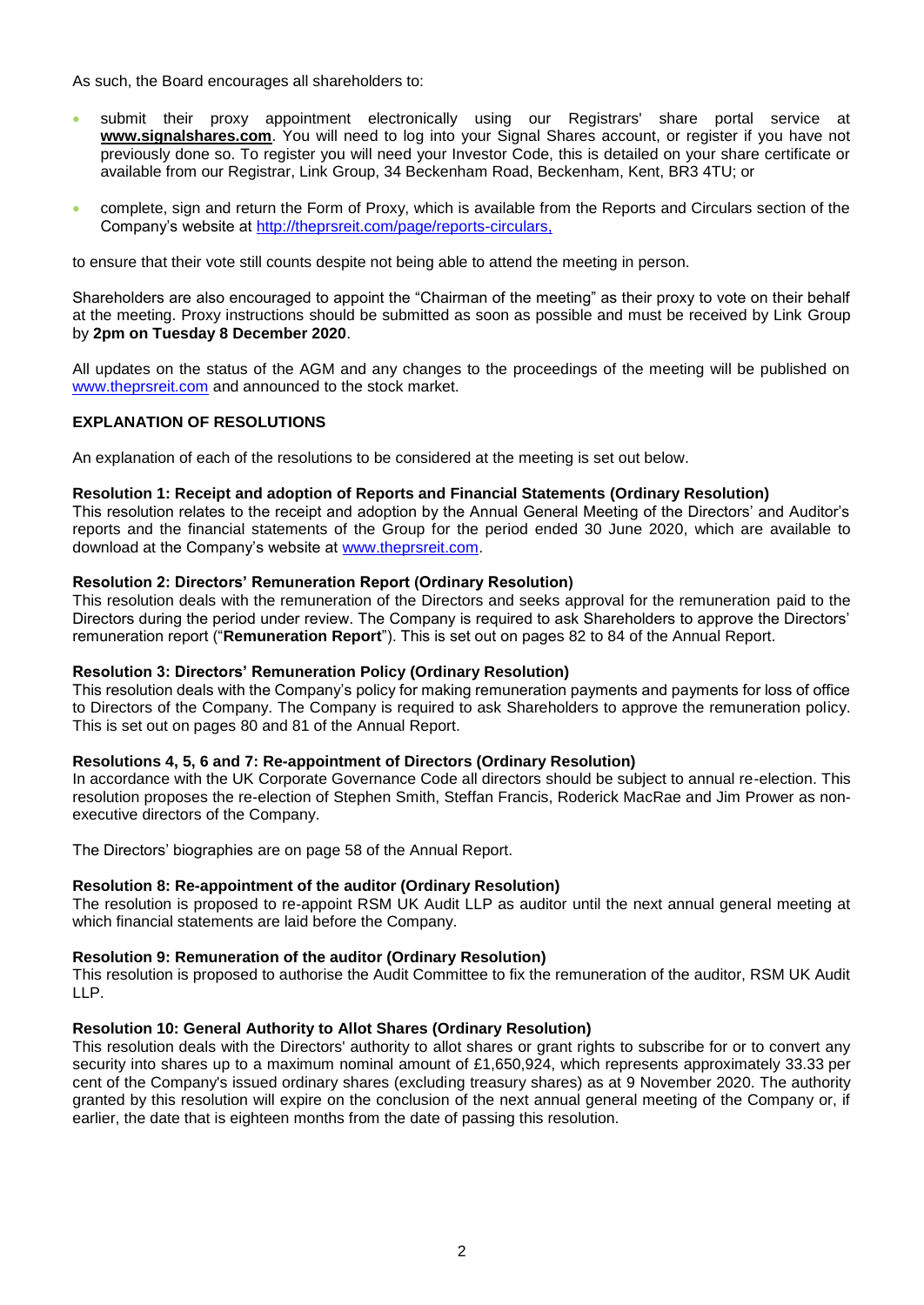#### **Resolutions 11 and 12: Disapplication of Pre-emption Rights (Special Resolutions)**

These resolutions will, if passed, give the Directors power, pursuant to the authority to allot granted by resolution 10, to allot shares or grant rights to subscribe for or to convert any security into shares or sell treasury shares for cash without first offering them to existing shareholders in proportion to their existing holdings up to a maximum nominal amount of, in aggregate, £990,556 which represents approximately 20 per cent of the Company's issued ordinary share capital (excluding treasury shares) as at 9 November 2020.

In the event that resolution 11 is passed, but resolution 12 is not passed, the Directors will only be authorised to issue ordinary shares up to an aggregate nominal value of £495,278, which represents approximately 10 per cent of the Company's issued ordinary share capital.

Resolutions 11 and 12 will allow the Company to carry out one or more tap issues, in aggregate, up to 20 per cent of the number of ordinary shares in issue at the Annual General Meeting and thus to pursue specific investment opportunities in a timely manner in the future and without the requirement to publish a prospectus and incur the associated costs.

The Directors are aware that the combined authority to dis-apply pre-emption rights in respect of up to 20 per cent of the Company's issued ordinary share capital sought under resolutions 11 and 12 is higher than the 10 per cent typically sought by investment companies. However, the Directors believe that a higher authority is justified to enable the Company to fund future acquisitions of PRS development sites or portfolios of PRS units in line with its investment policy and strategy for growth, but only if they would create further value for shareholders. In addition, the higher authority is expected to broaden the Company's asset base which will increase the diversity of the portfolio. It will also allow the Company to broaden its investor base and enhance the size and liquidity of the Company's share capital, and spread the fixed operating costs over a larger capital base, thereby reducing the Company's ongoing charges ratio.

It is intended that any new ordinary shares issued under this authority will be at a minimum issue price equal to the prevailing NAV per ordinary share at the time of allotment to thereby avoid any dilution of the NAV of the then existing ordinary shares held by shareholders.

#### **Resolution 13: Directors Authority for market purchase of Own Shares (Special Resolution)**

This resolution seeks authority for the Company to make market purchases of its own ordinary shares and is proposed as a special resolution. If passed, the resolution gives authority for the Company to purchase up to 14.99 per cent of the issued ordinary share capital of the Company immediately following the passing of the resolution.

The resolution specifies the minimum and maximum prices, which may be paid for any ordinary shares purchased under this authority. The authority will expire on the earlier of the conclusion of the Company's 2021 annual general meeting and the date that is eighteen months from the date the resolution is passed.

The Directors do not currently have any intention of exercising the authority granted by this resolution. The Directors will only exercise the authority to purchase ordinary shares where they consider that such purchases will be in the best interests of shareholders generally and will result in an increase in earnings per ordinary share. The Company may either cancel any shares it purchases under this authority or transfer them into treasury (and subsequently sell or transfer them out of treasury or cancel them).

#### **Recommendation**

The Directors of the Company consider that all the proposals to be considered at the Annual General Meeting are in the best interests of the Company and its shareholders as a whole and are most likely to promote the success of the Company. The Directors unanimously recommend that you vote in favour of all the proposed resolutions as they intend to do in respect of their own beneficial holdings currently amounting to 0.05 per cent of the issued share capital of the Company.

#### **Appointment of Proxies**

The form of proxy for use at the Annual General Meeting is available at the Company's website at [http://theprsreit.com/page/reports-circulars.](http://theprsreit.com/page/reports-circulars) You are asked to complete and return it to PXS, Link Group, 34 Beckenham Road, Beckenham, Kent, BR3 4TU, as soon as possible and in any event so as to be received not later than **2pm on Tuesday 8 December 2020**. Alternatively, CREST members may choose to utilise the CREST voting service. Full details are set out in the notes to this Notice on pages 6 to 9 of this document.

Yours sincerely

**Stephen Smith Chairman**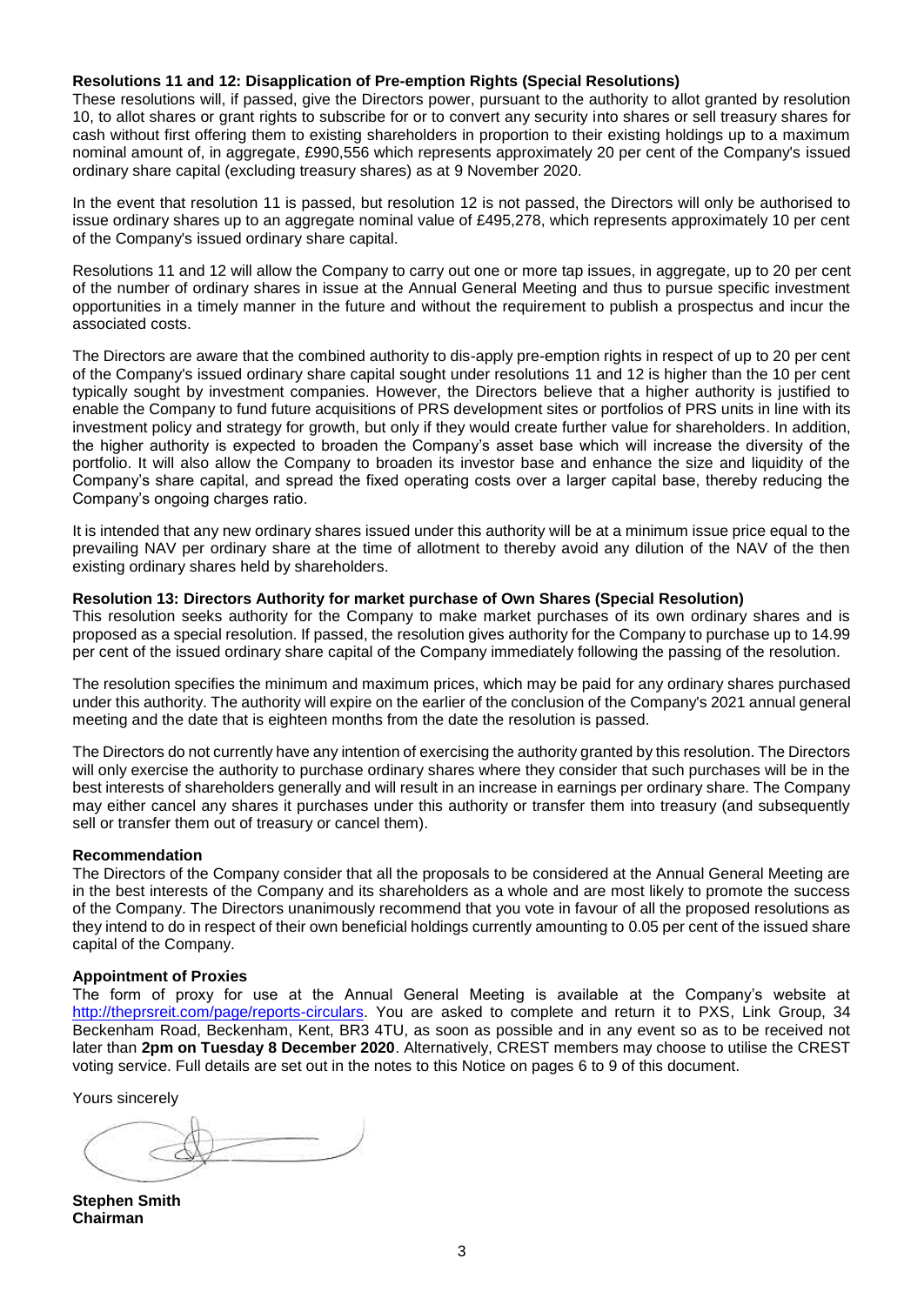# **NOTICE OF ANNUAL GENERAL MEETING**

Notice is hereby given that the Annual General Meeting ("**Meeting**") of The PRS REIT plc ("**Company**") will be held at the Company's registered office at Floor 3, 1 St. Ann Street, Manchester, M2 7LR on Thursday 10 December 2020 at 2pm.

You will be asked to consider and vote on the resolutions below. Resolutions 1 to 10 will be proposed as ordinary resolutions and resolutions 11 to 13 will be proposed as special resolutions.

### **ORDINARY RESOLUTIONS**

- 1. To receive and adopt the Company's Annual Report for the period ended 30 June 2020 together with the directors' report and auditor's report on those accounts.
- 2. To approve the directors' remuneration report, set out on pages 82 to 84 of the Company's Annual Report for the period ended 30 June 2020.
- 3. To approve the directors' remuneration policy, as set out on pages 80 and 81 of the Company's Annual Report for the period ended 30 June 2020, which takes effect immediately after the end of the annual general meeting.
- 4. To re-elect Stephen Smith as a non-executive director of the Company.
- 5. To re-elect Steffan Francis as a non-executive director of the Company.
- 6. To re-elect Roderick MacRae as a non-executive director of the Company.
- 7. To re-elect Jim Prower as a non-executive director of the Company.
- 8. To reappoint RSM UK Audit LLP as the Company's auditor to hold office from the conclusion of this meeting until the conclusion of the next annual general meeting at which accounts are laid before the Company.
- 9. To authorise the audit committee of the Company to determine the auditor's remuneration.
- 10. To authorise the directors of the Company, in accordance with section 551 of the Act, to be generally and unconditionally authorised to allot shares or grant rights to subscribe for or to convert any security into shares up to an aggregate nominal amount of £1,650,924 provided that this authority shall, unless renewed, varied or revoked by the Company, expire on the earlier of the conclusion of the next annual general meeting of the Company and 18 months after the passing of this resolution, save that the Company may, before such expiry, make offers or enter into agreements which would or might require shares to be allotted or rights to subscribe for or to convert any security into shares to be granted after this authority has expired.

Resolution 10 revokes and replaces all unexercised authorities previously granted to the directors of the Company in accordance with section 551 of the Act to allot shares or grant rights to subscribe for or to convert any security into shares but without prejudice to any allotment of shares or grant of rights already made, offered or agreed to be made pursuant to such authorities.

# **SPECIAL RESOLUTIONS**

11. To authorise the directors of the Company (subject to the passing of resolution 10), to allot shares or grant rights to subscribe for or to convert any security into shares for cash under the authority conferred by that resolution and/or to sell ordinary shares held by the Company as treasury shares as if section 561 of the Act did not apply to any such allotment or sale, provided that such authority shall be limited to the allotment of shares or grant rights to subscribe for or to convert any security into shares or sale of treasury shares to any person up to an aggregate nominal amount of £495,278.

The authority granted by this resolution shall, unless renewed, varied or revoked by the Company, expire on the earlier of the conclusion of the next annual general meeting of the Company and 18 months after the passing of this resolution, save that the Company may, before such expiry, make offers or enter into agreements during the relevant period which would or might require shares to be allotted or rights to subscribe for or to convert any security into shares to be granted after this authority has expired.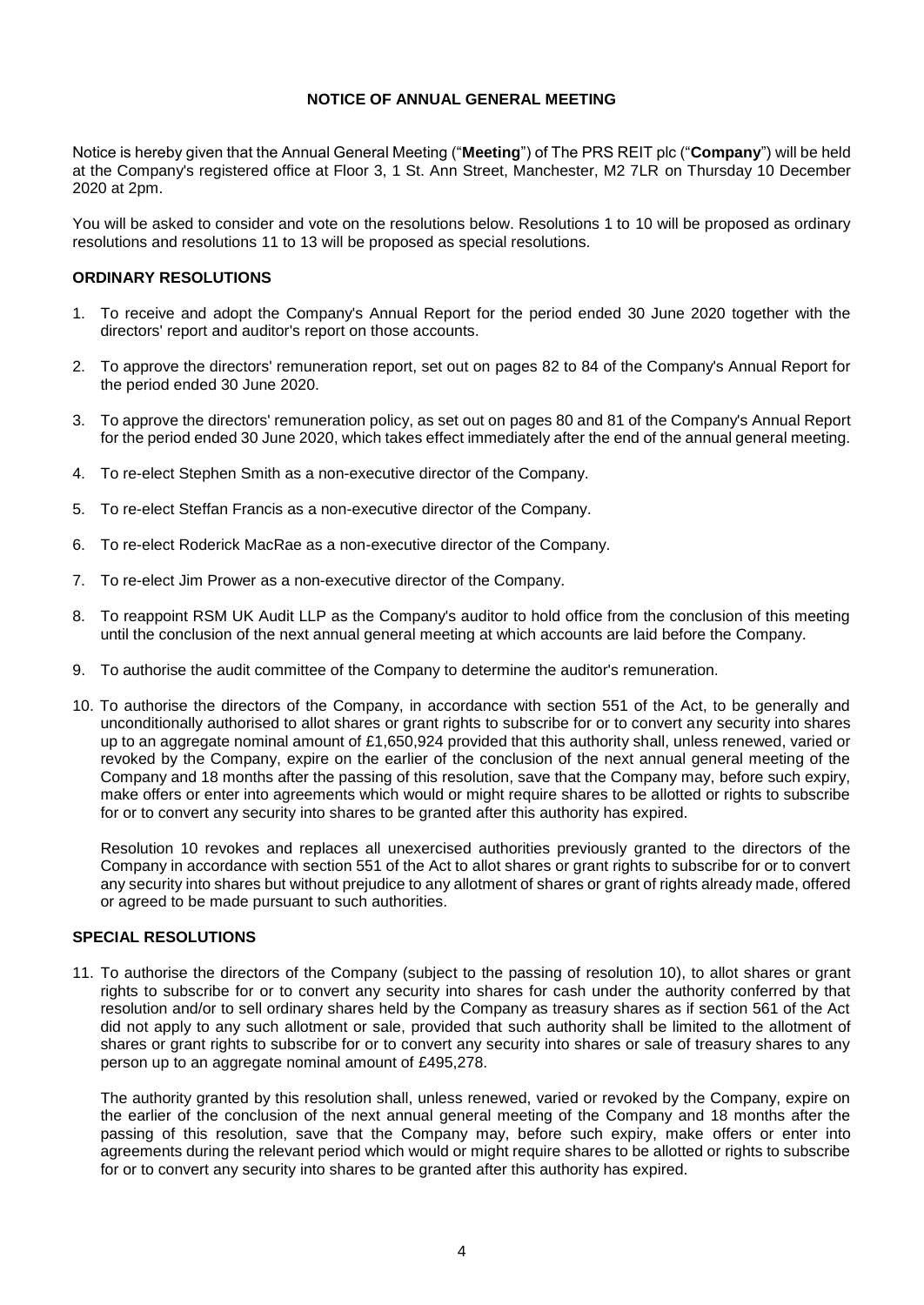12. To authorise the directors of the Company (subject to the passing of resolution 10 and in addition to the authority granted in resolution 11), allot shares or grant rights to subscribe for or to convert any security into shares for cash under the authority conferred by that resolution and/or to sell ordinary shares held by the Company as treasury shares as if section 561 of the Act did not apply to any such allotment or sale, provided that such authority shall be limited to the allotment of shares or grant rights to subscribe for or to convert any security into shares or sale of treasury shares to any person up to an aggregate nominal amount of £495,278.

The authority granted by this resolution shall, unless renewed, varied or revoked by the Company, expire on the earlier of the conclusion of the next annual general meeting of the Company and 18 months after the passing of this resolution, save that the Company may, before such expiry, make offers or enter into agreements during the relevant period which would or might require shares to be allotted or rights to subscribe for or to convert any security into shares to be granted after this authority has expired.

- 13. To authorise the Company generally and unconditionally to make market purchases (within the meaning of section 693(4) of the Act) of ordinary shares of £0.01 each provided that:
	- (a) the maximum aggregate number of ordinary shares that may be purchased is 14.99 per cent of the issued ordinary share capital immediately following the passing of this resolution;
	- (b) the minimum price (excluding expenses) which may be paid for each ordinary share is £0.01;
	- (c) the maximum price (excluding expenses) which may be paid for each ordinary share is the higher of: (i) 5 per cent above the average of the mid-market values of the ordinary shares for the five business days before the purchase is made; or (ii) the higher of the price of the last independent trade and the highest current independent bid for the ordinary shares; and
	- (d) the authority conferred will expire on the conclusion of the Company's next annual general meeting or, if earlier, the date that is 18 months after the passing of this resolution, save that the Company may, before the expiry of the authority granted by this resolution, enter into a contract to purchase ordinary shares which will or may be executed wholly or partly after the expiry of such authority.

By Order of the Board

11 Suselder

Sigma Capital Property Ltd Company Secretary

18 Alva Street, Edinburgh EH2 4QG Registered No. SC219919

9 November 2020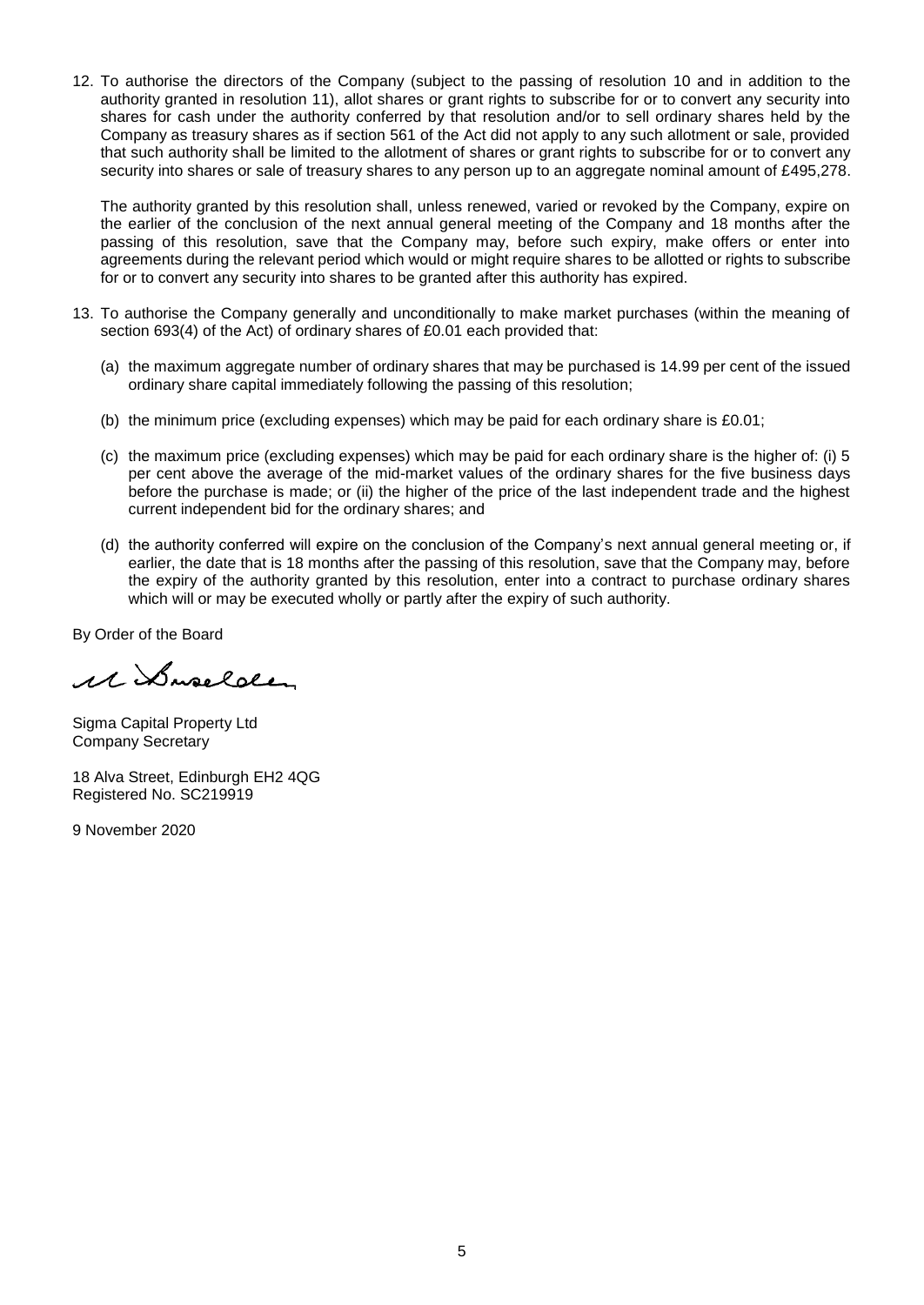### **NOTES TO THE NOTICE OF ANNUAL GENERAL MEETING**

#### **Entitlement to attend and vote**

1. Notwithstanding the information contained in notes 2 to 20 below and the rights of shareholders set out in the Act and the Company's Articles of Association, given the current government guidelines in respect of the coronavirus situation **shareholders shall not be able to attend the Annual General Meeting in person** this year and the Board's strong recommendation is that shareholders instead submit proxy votes appointing the Chairman of the Annual General Meeting as your proxy. Shareholders should bear in mind that any shareholder (or proxy appointed by a shareholder other than the Chairman) who does travel and seek to attend the AGM in person will be denied access based on the prevailing circumstances and, as a result, will not be able to participate in the business to be transacted at the Annual General Meeting. This is in order to ensure the health and safety of shareholders and other attendees, which is our paramount concern.

### **Website giving information regarding the meeting**

2. Information regarding the meeting, including the information required by section 311A of the Companies Act 2006 can be found at [www.theprsreit.com.](http://www.theprsreit.com/)

### **Appointment of proxies**

- 3. If you are a shareholder who is entitled to attend and vote at the meeting, you are entitled to appoint one or more proxies to exercise all or any of your rights to attend, speak and vote at the meeting. The form of proxy is enclosed with this notice of meeting. A proxy does not need to be a shareholder of the Company but must attend the meeting to represent you. You can only appoint a proxy using the procedures set out in these notes and the notes to the proxy form. As noted, due to the current government guidelines in respect of the coronavirus situation, any proxy other than the Chairman of the Annual General Meeting will not be permitted to attend the Annual General Meeting. As such, shareholders are strongly advised to appoint the Chairman of the Annual General Meeting as their proxy to ensure that their vote is counted.
- 4. If you are not a member of the Company but you have been nominated by a member of the Company to enjoy information rights, you do not have a right to appoint any proxies under the procedures set out in this "Appointment of proxies" section. Please read the section "Nominated persons" below.
- 5. You may appoint more than one proxy provided each proxy is appointed to exercise the rights attached to a different share or shares held by that shareholder. . You will need to state clearly on each proxy form the number of shares in relation to which the proxy is appointed. Failure to specify the number of shares to which each proxy appointment relates or specifying a number in excess of those held by the shareholder will result in the proxy appointment being invalid. If you wish your proxy to speak on your behalf at the meeting you will need to appoint your own choice of proxy (not the Chairman) and give your instructions directly to them. As noted, due to the current government guidelines in respect of the coronavirus situation, any proxy other than the Chairman of the Annual General Meeting will not be permitted to attend the Annual General Meeting. As such, shareholders are strongly advised to appoint the Chairman of the Annual General Meeting as their proxy to ensure that their vote is counted.
- 6. Shareholders can:
	- (a) Appoint a proxy or proxies and give proxy instructions by returning the enclosed proxy form by post (see note 8).
	- (b) Register their proxy appointment electronically (see note 9)
	- (c) If a CREST member, register their proxy appointment by utilising the CREST electronic proxy appointment service (see note 10).
- 7. A vote withheld is not a vote in law, which means that the vote will not be counted in the calculation of votes for or against the resolution. If you either select the "Discretionary" option or if no voting indication is given, your proxy will vote or abstain from voting at his or her discretion. Your proxy will vote (or abstain from voting) as he or she thinks fit in relation to any other matter which is put before the meeting.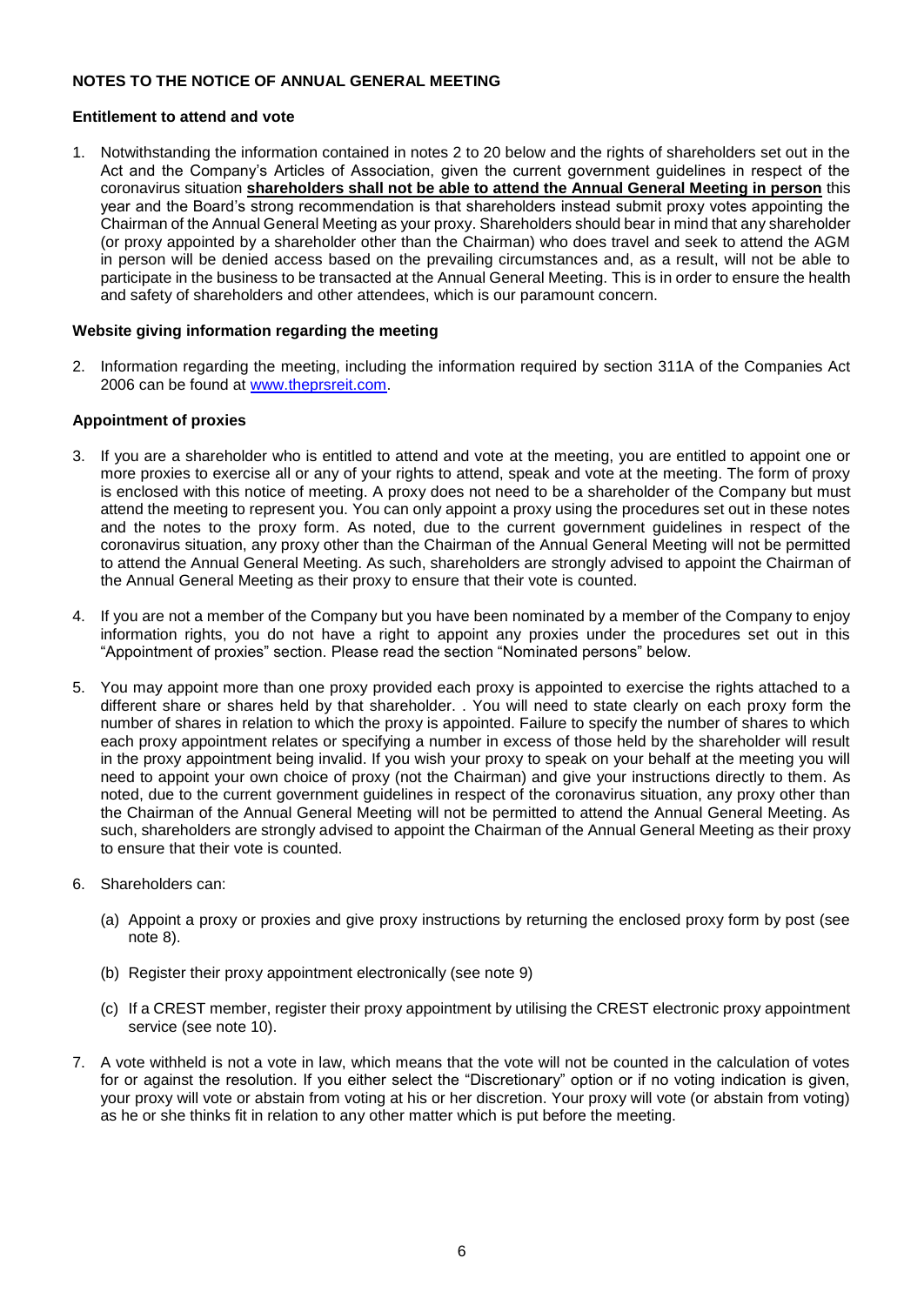### **Appointment of proxy by post**

8. The notes to the proxy form explain how to direct your proxy how to vote on each resolution or withhold their vote.

To appoint a proxy using the proxy form, the form must be:

- (a) completed and signed;
- (b) sent or delivered to Link Group at PXS, Link Group, 34 Beckenham Road, Beckenham, Kent, BR3 4TU; and
- (c) received by Link Group no later than **2pm on Tuesday 8 December 2020**.

In the case of a shareholder which is a company, the proxy form must be executed under its common seal or signed on its behalf by an officer of the company or an attorney for the company.

Any power of attorney or any other authority under which the proxy form is signed (or a duly certified copy of such power or authority) must be included with the proxy form.

If you have not received a proxy form and believe that you should have one, or if you require additional proxy forms, please contact Link Group on 0371 664 0300.

### **Appointment of proxies electronically**

9. You may submit your proxy electronically using the share portal service at **[www.signalshares.com](http://www.signalshares.com/)**. Shareholders can use this service to vote or appoint a proxy online. Shareholders will need to use the unique personal identification Investor Code (this can be found on your share certificate). For an electronic proxy appointment to be valid, your appointment must be received by Link Group no later than **2pm on Tuesday 8 December 2020**.

### **Appointment of proxies through CREST**

10. CREST members who wish to appoint a proxy or proxies by utilising the CREST electronic proxy appointment service may do so for the meeting and any adjournment(s) of it by using the procedures described in the CREST Manual (available via www.euroclear.com). CREST Personal Members or other CREST sponsored members, and those CREST members who have appointed a voting service provider(s), should refer to their CREST sponsor or voting service provider(s), who will be able to take the appropriate action on their behalf.

For a proxy appointment or instructions made using the CREST service to be valid, the appropriate CREST message (a "**CREST Proxy Instruction**") must be properly authenticated in accordance with Euroclear UK & Ireland Limited's ("**EUI**") specifications and must contain the information required for such instructions, as described in the CREST Manual. The message, regardless of whether it constitutes the appointment of a proxy or is an amendment to the instruction given to a previously appointed proxy, must, in order to be valid, be transmitted so as to be received by Link Group (ID RA10) no later than **2pm on Tuesday 8 December 2020** or, in the event of an adjournment of the meeting, 48 hours before the adjourned meeting. For this purpose, the time of receipt will be taken to be the time (as determined by the timestamp applied to the message by the CREST Applications Host) from which the issuer's agent is able to retrieve the message by enquiry to CREST in the manner prescribed by CREST. After this time, any change of instructions to proxies appointed through CREST should be communicated to the appointee through other means.

CREST members and, where applicable, their CREST sponsors or voting service providers should note that EUI does not make available special procedures in CREST for any particular message. Normal system timings and limitations will therefore apply in relation to the input of CREST Proxy Instructions. It is the responsibility of the CREST member concerned to take (or, if the CREST member is a CREST personal member or sponsored member, or has appointed a voting service provider(s), to procure that his/her CREST sponsor or voting service provider(s) take(s)) such action as shall be necessary to ensure that a message is transmitted by means of the CREST system by any particular time. In this connection, CREST members and, where applicable, their CREST sponsors or voting service providers are referred, in particular, to those sections of the CREST Manual concerning practical limitations of the CREST system and timings.

The Company may treat as invalid a CREST Proxy Instruction in the circumstances set out in regulation 35(5)(a) of the Uncertificated Securities Regulations 2001.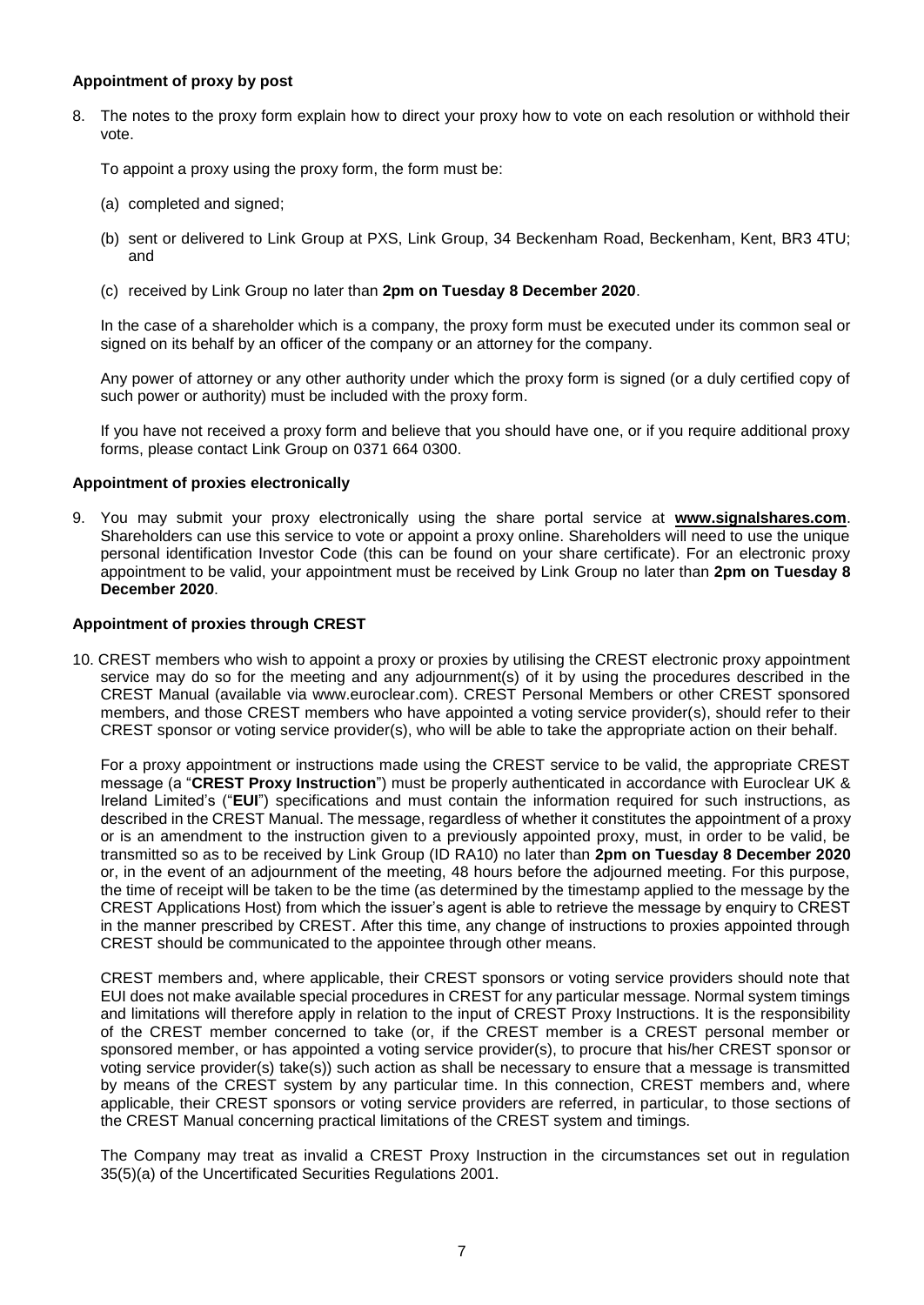### **Appointment of proxy by joint members**

11. In the case of joint holders, where more than one of the joint holders completes a proxy appointment, only the appointment submitted by the most senior holder will be accepted. Seniority is determined by the order in which the names of the joint holders appear in the Company's register of members in respect of the joint holding (the first-named being the most senior).

### **Changing proxy instructions**

12. Shareholders may change proxy instructions by submitting a new proxy appointment using the methods set out above. Note that the cut-off time for receipt of proxy appointments also apply in relation to amended instructions; any amended proxy appointment received after the relevant cut-off time will be disregarded.

Where you have appointed a proxy using the hard-copy proxy form and would like to change the instructions using another hard-copy proxy form, please contact Link Group on 0371 664 0300.

If you submit more than one valid proxy appointment, the appointment received last before the latest time for the receipt of proxies will take precedence.

### **Termination of proxy appointment**

13. A shareholder may change a proxy instruction but to do so you will need to inform the Company in writing by sending a signed hard-copy notice clearly stating your intention to revoke your proxy appointment to Link Group at PXS, Link Group, 34 Beckenham Road, Beckenham, Kent, BR3 4TU In the case of a shareholder which is a company, the revocation notice must be executed under its common seal or signed on its behalf by an officer of the company or an attorney for the company. Any power of attorney or any other authority under which the revocation notice is signed (or a duly certified copy of such power or authority) must be included with the revocation notice.

The revocation notice must be received by Link Asset Services no later than **2pm on Tuesday 8 December 2020**.

If you attempt to revoke your proxy appointment but the revocation is received after the time specified, your original proxy appointment will remain valid unless you attend the meeting and vote in person.

#### **Corporate representatives**

14. A corporation which is a shareholder can appoint one or more corporate representatives who may exercise, on its behalf, all its powers as a shareholder provided that no more than one corporate representative exercises powers over the same share.

#### **Issued shares and total voting rights**

15. As at 9 November 2020, which is the latest practicable date before publication of this notice, the Company's issued share capital comprised 495,277,294 ordinary shares of £0.01 each. Each ordinary share carries the right to one vote at a general meeting of the Company and, therefore, the total number of voting rights in the Company as at 9 November 2020 is 495,277,294.

The Company's website will include information on the number of shares and voting rights.

#### **Questions at the meeting**

- 16. Shareholders can submit questions for the Company in advance of the AGM to [investor](mailto:investor-relations@theprsreit.com)[relations@theprsreit.com](mailto:investor-relations@theprsreit.com) or in writing to the Company Secretary at Sigma Capital Property Ltd, c/o The PRS REIT plc, 18 Alva Street, Edinburgh, EH2 4QG. The Company will endeavour to answer such questions, and will post those answers on the Company's website, as soon as practical after the AGM. The Company must answer any question you ask relating to the business being dealt with at the meeting unless:
	- (a) Answering the question would interfere unduly with the preparation for the meeting or involve the disclosure of confidential information.
	- (b) The answer has already been given on a website in the form of an answer to a question.
	- (c) It is undesirable in the interests of the Company or the good order of the meeting that the question be answered.